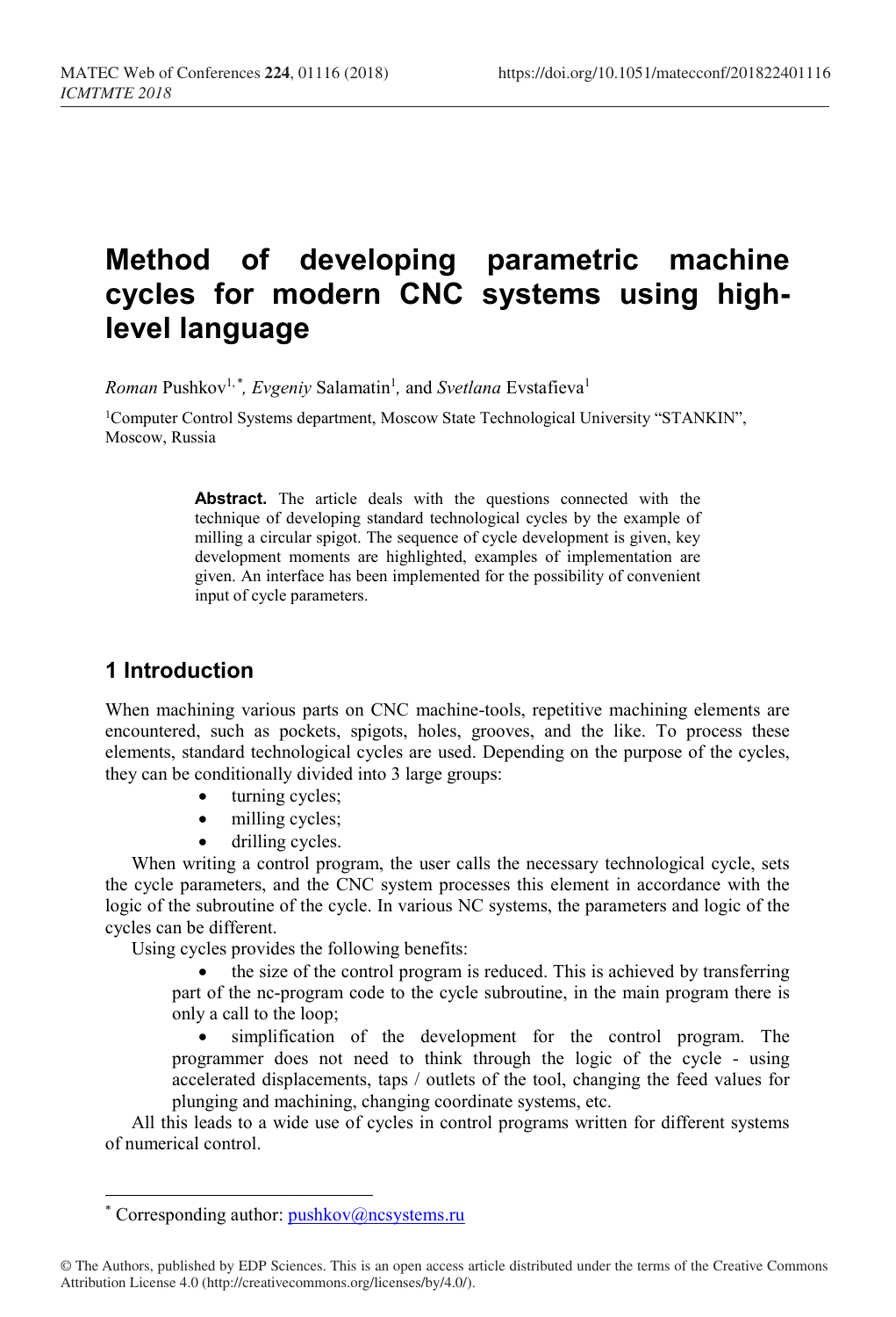The cycle itself can be written in the line of the control program: in this case, the name of the cycle is specified in the main control program, and then the parameters for calling this cycle are written. In general, the number of parameters can be any. So, for example, to call the drilling cycle, you must specify 4 parameters, to call the cycle of milling a circular spigot more than 14 parameters. In this case, there are a number of restrictions on the parameters: the parameters must be written in a strictly defined sequence, taking into account the restrictions on entering the allowed parameter values (maximum, minimum parameter value, non-zero parameter value, the parameter is specified in the relative or absolute coordinate system, etc.). Given the presence of a large number of technological cycles, the task of entering a cycle with an indication of its parameters becomes even more complicated. The programmer must use the documentation for the corresponding CNC system [1].

The second way to set the cycle is to use a special dialog window with a graphical representation of the processing cycle, with the definition of all parameters and information with restrictions on entering values for these parameters. In the dialog window, it is also possible to pre-check the correctness of the entered cycle parameter values.

The development of the technological cycle consists of the following stages:

- determination of the input parameters of the cycle;
- creation of the algorithm of the cycle;
- creation and testing of a cycle in a high-level language;
- creation of a dialog window for entering cycle parameters and checking the operation of the cycle.

Let's consider an example of development of a technological cycle of processing of a circular spigot.

#### **2 Determination of input cycle parameters**

The circular spigot and the input parameters for the description of the technological cycle are shown in the figure 1:



**Fig. 1.** Circular spigot and input parameters for the description of the cycle.

The input parameters for the cycle are:

•  $rp$  – the tool retraction plane is defined in the absolute coordinate system, (mm);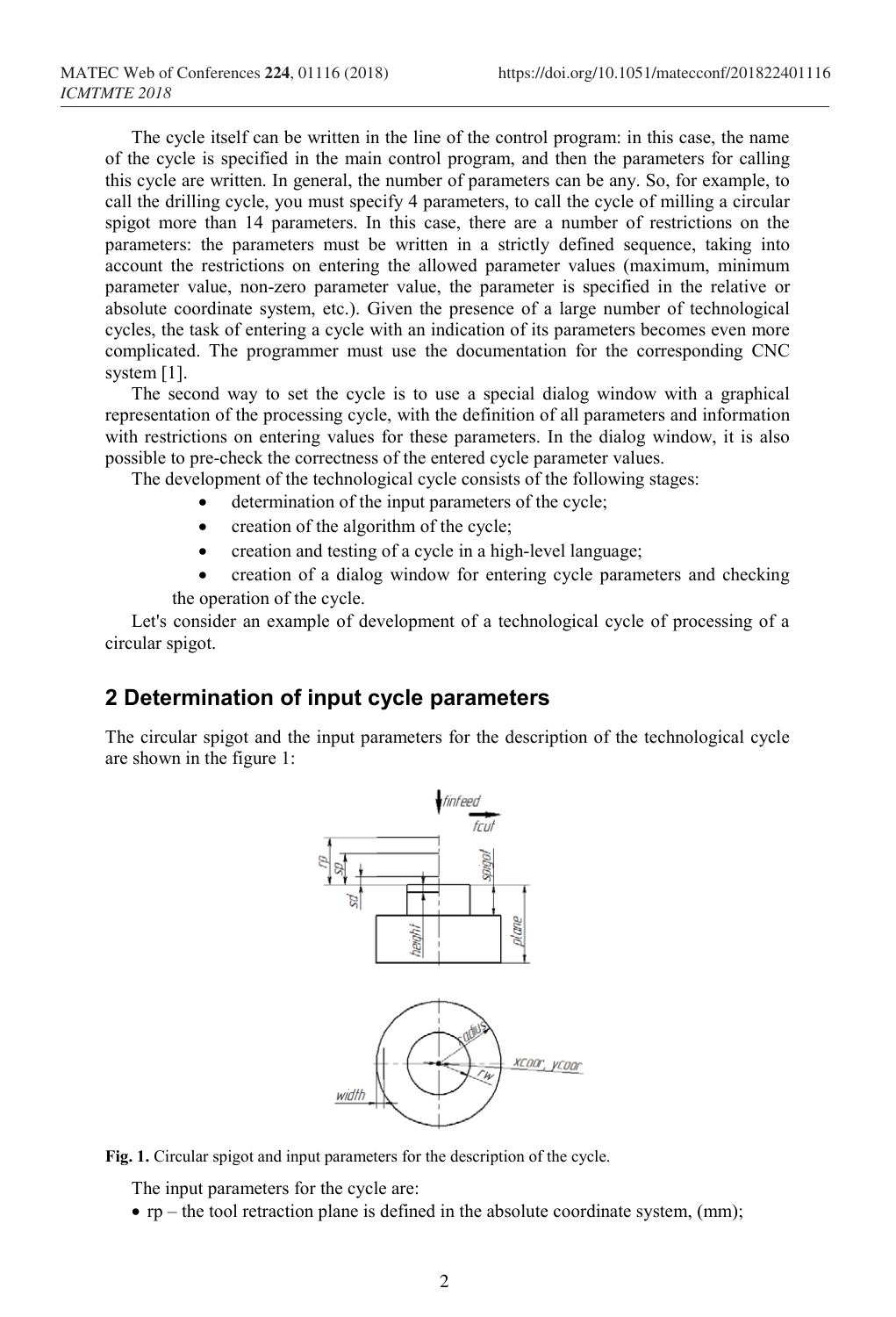•  $sp - a$  safe plane, is defined in the absolute coordinate system, (mm);

•  $sd - safety distance is specified in the relative coordinate system, (mm);$ 

• fcut – feed at processing, (mm/min);

• finfeed – infeed feed, (mm/min);

• plane – the coordinate of the surface of the part, is given in the relative coordinate system, (mm);

• spigot – height of the spigot, is given in the relative coordinate system, (mm);

 $\bullet$  height – the value of one pass (depth) of cutting along the height is given in the relative coordinate system, (mm);

• width – the value of one pass in the plane of radius processing is given in the relative coordinate system, (mm);

• radius – the initial radius of the workpiece is specified in the absolute coordinate system, (mm);

• rw – radius of the spigot, is given in the absolute coordinate system, (mm);

• xcoor, ycoor – the coordinates of the center of the spigot along the x and y axes, respectively, are given in the absolute coordinate system, (mm).

#### **3 Creating an algorithm for the cycle**

The algorithm for processing a circular spigot is shown in the figure 2.

At the first stage, the user in the called cycle function specifies the specific values of the cycle parameters in accordance with the drawing data. When the control program is executing, the circular spigot processing function is called with the processing parameters specified by the user in the main program. Such parameterization of the processing cycle and reuse of the code is possible due to the use of a high-level language, in which it is possible to create parameterized programs and work with subroutines.

Then, the processing cycle starts: the inner parameters of the cycle such as the number of machining passes along the radius, the height of the spigot and the size of the residual material layer are calculated. The tool is moved to the starting point for processing. The starting point for processing is outside the body of the part at a safe distance from it. The tool is lowered to the first depth for processing and processing takes place in the radial plane until the number of passes calculated previously is made. If part of the material in the plane remains untreated, this residual material is processed. Then, the tool is accelerated to the start point of the next pass through the depth. The treatment is repeated until the spigot is fully processed [2,3].

#### **4 Creating and testing a cycle in a high-level language**

The cycle is called in the main control program as shown on figure 3.

The name of the spigot processing cycle with parameters is specified. Since a high-level language is used, the program can be parametric, i.e. changing the parameters in the called function (highlighted in the figure), you can process the spigot with other dimensions.

The specified parameters are transferred to the subroutine, which describes the technology of spigot processing. The parameters are accepted by the subroutine and the internal parameters of the subroutine are calculated, such as the number of processing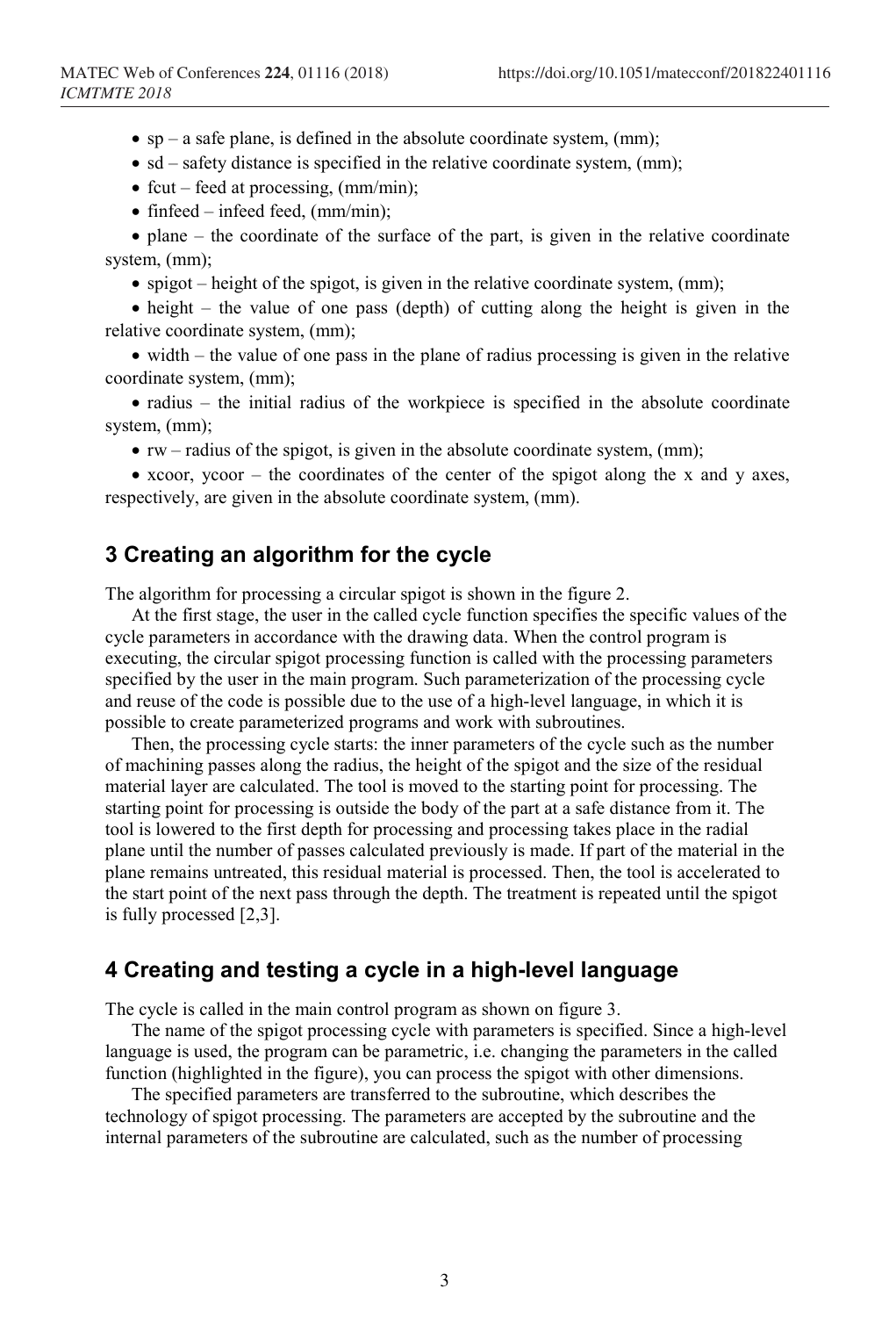

**Fig. 2.** Algorithm for processing a circular spigot.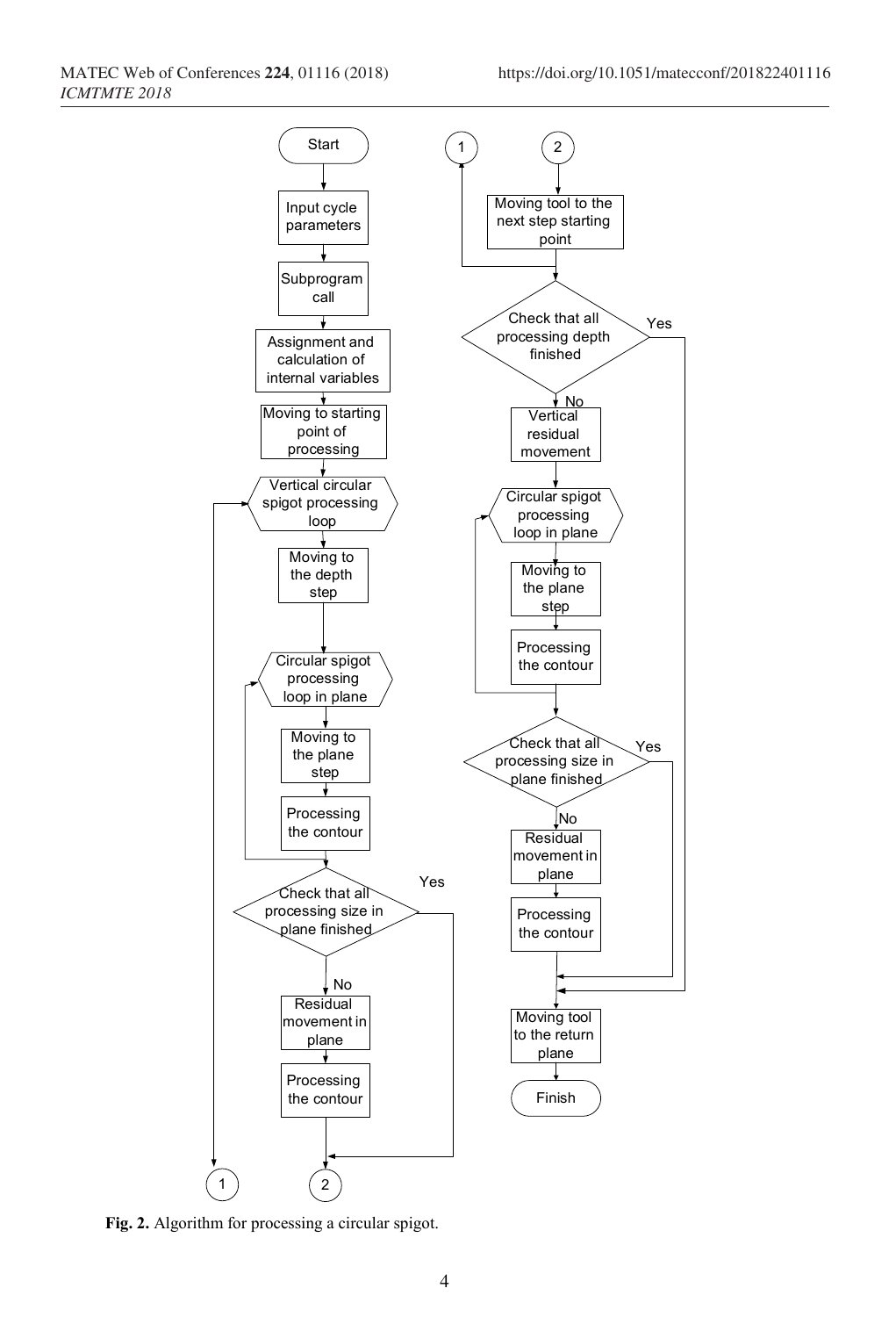steps in terms of radius and depth, the value of the last pass along the radius and depth:

```
double zsteps=floor(spigot/height); 
double last zsteps=spigot-(zsteps*height);
double rsteps=floor((radius-rw)/width); 
double last rsteps=((radius-rw)-(rsteps*width));
                                                                   n<sub>max</sub>10.05.2018
               \rightarrowApro
                                Foron
                                           Kauan 1
    TAHKMH
                                                                   \overline{a}13.48.39Канал 2: #820: Механизм смены инструмента. Инструмент T1 установлен в шпиндель S1 канала 2.
                                                                                              000:06:02/NC/circspigot.nc
                                                                                              Нумерация
<sup>1</sup> #use "circ.nc"
2 G17 G90 G15 G191 G71 G72 G172 G272 G94 G97 G49 G40 G00 G80 G98 G53 G153
  G193 G64 BRISK CUT2DF // Строка безопасности
3 T1 M66
4 circ (70, 50, 2, 1000, 1000, 50, 20, 3, 3, 40, 20, 0, 0);
5 MO<sub>2</sub>
                                                                                              Найти д
```
**Fig. 3.** Calling the cycle of processing a circular spigot.

The tool is moved to the starting point to begin processing the first depth and machining along the spigot radius begins. If there is residual material after the radial machining, then the remaining material will be removed:

```
for(kk=0;kk<rsteps;kk=kk+1) 
{q91}if (kk==0){g91 g01 x=sd F=finfeed} 
g91 g01 x=width F=finfeed 
g90 g02 g190 I=xcoor J=ycoor F=fcut} 
if(last_rsteps>0) 
{q91}g01 x=last_rsteps F=finfeed 
g90 g02 g190 I=xcoor J=ycoor F=fcut}
```
After the fully processed first depth, the tool is quickly retracted to the point for the beginning of the next processing and processing is performed at the next depth until all passages calculated at the beginning of the subroutine are processed. If there is residual material in depth, the tool moves not by the depth, but by the amount of residual material, and processing in the plane:

```
if(last_zsteps>0)
{g91 g00 z=-last_zsteps-sd F=finfeed}
```
After the processing is completed, the tool is retracted to the retraction plane.

### **5 Creating a dialog box for entering cycle parameters**

A large number of technological cycles can be implemented in the CNC system. Despite their variety in the functional plan, the interface for entry data in the cycle will have the same appearance. In order not to create several identical dialog boxes, you can use the following approach: one common XSD-scheme is created that describes the structure of the window. Depending on the type of the called cycle, parameters in the XML-description of the dialog window that are specific for this cycle [4].

Based on the developed unified XSD - scheme for implementing the dialog window, the structure of the XML-document as following: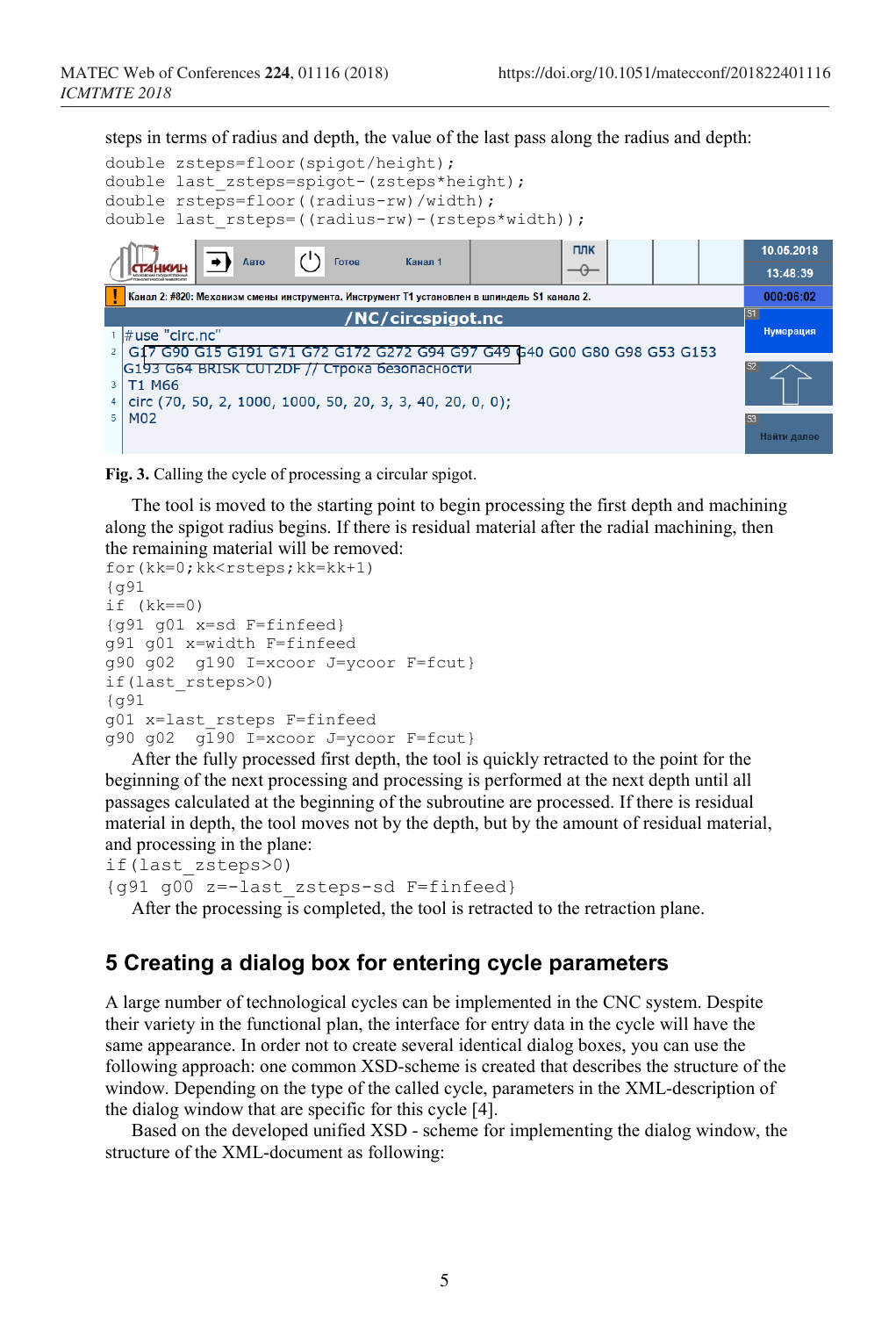| $\triangle$ CycleDefine |                                          |                                           |  |                   |                                                                                                 |                        |        |                                |                        |
|-------------------------|------------------------------------------|-------------------------------------------|--|-------------------|-------------------------------------------------------------------------------------------------|------------------------|--------|--------------------------------|------------------------|
|                         | $\equiv xsi$ :noNamespac cycleconfig.xsd |                                           |  |                   |                                                                                                 |                        |        |                                |                        |
|                         | $\equiv$ xmlns:xsi                       | http://www.w3.org/2001/XMLSchema-instance |  |                   |                                                                                                 |                        |        |                                |                        |
|                         | () Description                           | Circular spigot                           |  |                   |                                                                                                 |                        |        |                                |                        |
|                         | $\triangle$ CycleParams                  |                                           |  |                   |                                                                                                 |                        |        |                                |                        |
|                         |                                          | $\triangleleft$ CycleParam (13)           |  |                   |                                                                                                 |                        |        |                                |                        |
|                         |                                          |                                           |  | $=$ name          | () Description                                                                                  | $\langle \rangle$ Unit |        | () Type () MinValue () Picture |                        |
|                         |                                          |                                           |  | $1$ <sub>RP</sub> | Retraction plane (abs)                                                                          | mm                     | double |                                | CircleSpigotSchema.jpg |
|                         |                                          |                                           |  | $2$ SP            | Safety plane (abs)                                                                              | mm                     | double |                                | CircleSpigotSchema.jpg |
|                         |                                          |                                           |  | $3$ SD            | Safety distance (inc)                                                                           | mm                     | double | O                              | CircleSpigotSchema.jpg |
|                         |                                          |                                           |  | 4 FCut            | Contour feed                                                                                    | mm/min                 | double | n                              | CircleSpigotSchema.jpg |
|                         |                                          |                                           |  | 5 Finfeed         | Radial feed                                                                                     | mm/min                 | double | 0                              | CircleSpigotSchema.jpg |
|                         |                                          |                                           |  | 6 PLANE           | Workpiece surface (Z, inc)                                                                      | mm                     | double |                                | CircleSpigotSchema.jpg |
|                         |                                          |                                           |  | <b>7 SPIGOT</b>   | <b>Spigot height</b>                                                                            | mm                     | double | 0                              | CircleSpigotSchema.jpg |
|                         |                                          |                                           |  | 8 height          | Step along Z-axis                                                                               | mm                     | double | O                              | CircleSpigotSchema.jpg |
|                         |                                          |                                           |  | 9 width           | Radial step                                                                                     | mm                     | double | o                              | CircleSpigotSchema.jpg |
|                         |                                          |                                           |  | 10 Radius         | Initial radius                                                                                  | mm                     | double | 0                              | CircleSpigotSchema.jpg |
|                         |                                          |                                           |  | <b>11 RW</b>      | <b>Resulting radius</b>                                                                         | mm                     | double | 0                              | CircleSpigotSchema.jpg |
|                         |                                          |                                           |  | 12 xcoord         | <b>Center absciss</b>                                                                           | mm                     | double |                                | CircleSpigotSchema.jpg |
|                         |                                          |                                           |  | 13 vcoord         | Center ordinate                                                                                 | mm                     | double |                                | CircleSpigotSchema.jpg |
|                         | () Cycle Syntax                          | %RW%, %xcoord%, %vcoord%);                |  |                   | CircSpigot(%RP%, %SP%, %SD%, %FCut%, %FInfeed%, %PLANE%, %SPIGOT%, %height%, %width%, %Radius%, |                        |        |                                |                        |

**Fig. 4.** Implementing a dialog window for entering cycle parameters using XML.

In XML-document the parameters is being described, their purpose, the coordinate system used (relative or absolute), units of measure, type of parameters, constraints on possible values, and the associated picture. The lower part of the figure shows the general form of the syntax of the cycle: the names of the variables, their order of recording.

#### **6 An example of a cycle**

In the example, processing of a circular spigot with the following parameters shown in the figure 5. To process such spigot, the user in the dialog window indicates the spigot parameters, and the CNC takes the data entered in this window and collects them in the next line:

circ (70, 50, 2, 1000, 1000, 50, 20, 3, 3, 40, 20, 0, 0);



**Fig. 5.** Circular spigot parameters.

The path of tool movement, when processing a circular spigot with the specified parameters, is shown in the figure 6: